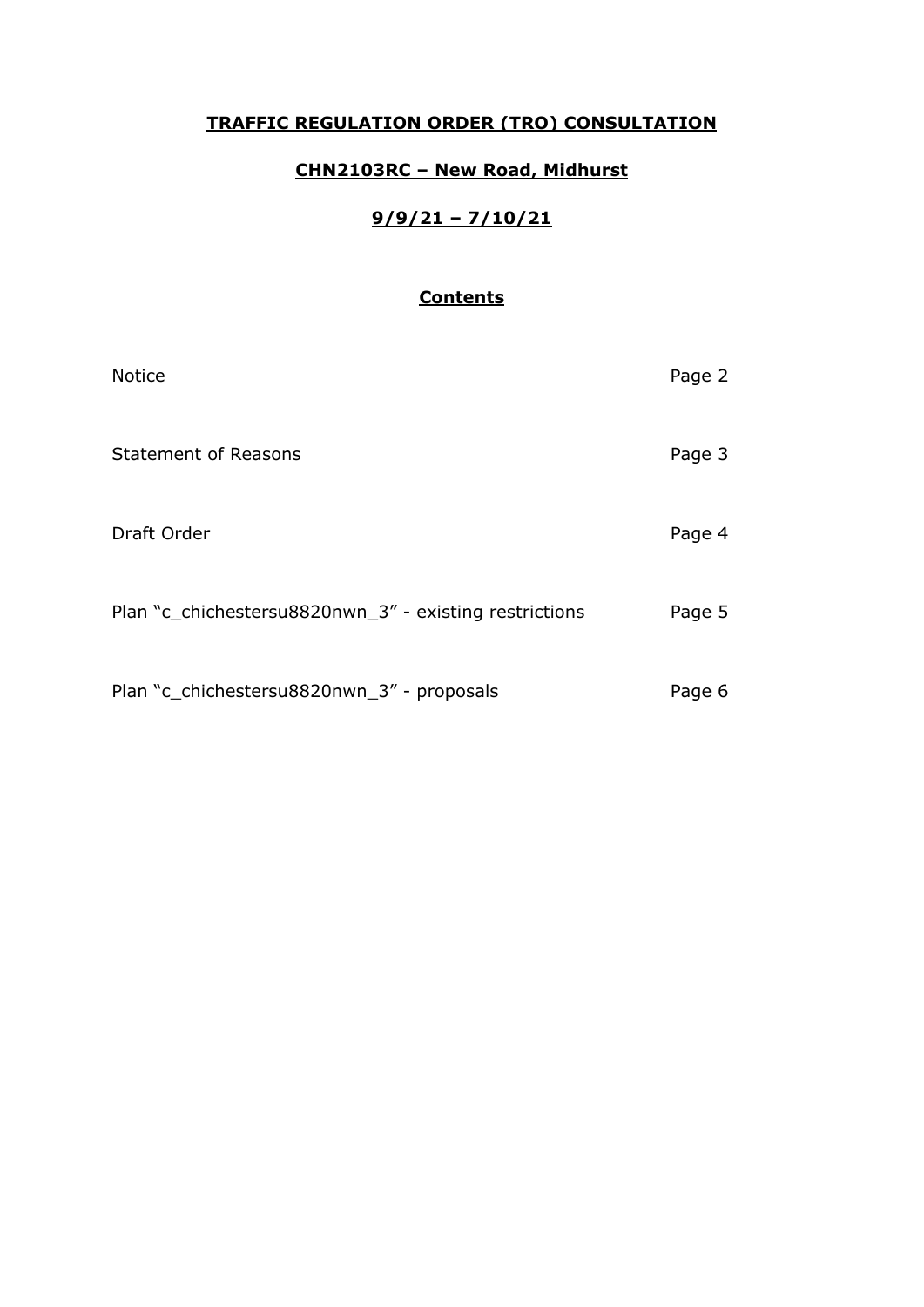#### **WEST SUSSEX COUNTY COUNCIL ((CHICHESTER) (PARKING PLACES AND TRAFFIC REGULATION) (CONSOLIDATION) ORDER 2010) (NEW ROAD MIDHURST AMENDMENT) ORDER 201\***

**NOTICE** is hereby given that West Sussex County Council propose to make a permanent Order under the provisions of the Road Traffic Regulation Act 1984, the effect of which will be to introduce lengths of prohibition of waiting at all times (double yellow lines) on the north-eastern side of the A286 New Road, Midhurst either side of the entrance to Spring Meadows

Full details of the proposals in this Notice can be viewed on our website [www.westsussex.gov.uk/tro.](http://www.westsussex.gov.uk/tro) The [website](https://www.westsussex.gov.uk/roads-and-travel/traffic-regulation-orders/) includes a response form for comments or objections.

Paper copies of documents will not be available to view in council offices or libraries. People without access to a computer who wish to view details of the scheme should telephone the West Sussex County Council Contact Centre on 01243 642105 to receive the documents by post.

Any objections or comments about the proposal must be received by 7 October 2021. These may be sent via the response form on the website, in writing to: TRO Team, West Sussex County Council, The Grange, Tower Street, Chichester, PO19 1RH; or by e-mail to: [tro.team@westsussex.gov.uk.](mailto:tro.team@westsussex.gov.uk) All correspondence should be addressed to the undersigned, quoting reference no. TRO/CHN2103/RC. Only correspondence including a full name and address will be considered.

Dated this 9 September 2021

 Director of Law & Assurance County Hall Chichester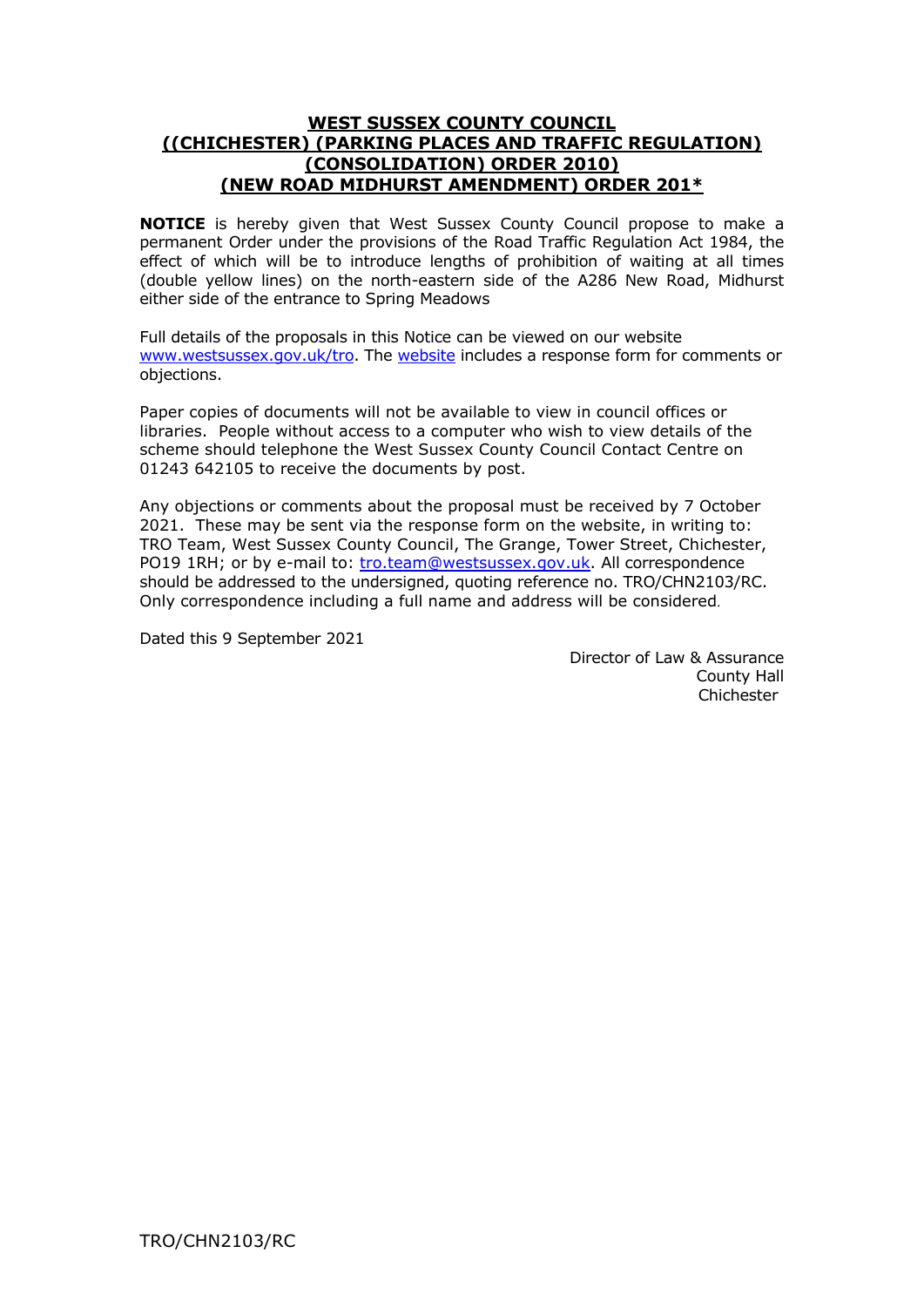#### **WEST SUSSEX COUNTY COUNCIL ((CHICHESTER) (PARKING PLACES AND TRAFFIC REGULATION) (CONSOLIDATION) ORDER 2010) (NEW ROAD MIDHURST AMENDMENT) ORDER 201\***

#### **STATEMENT OF REASONS FOR PROPOSING TO MAKE THE ORDER**

The County Council in exercise of their powers under the Road Traffic Regulation Act 1984, propose to introduce a permanent Order the effect of which will be to introduce lengths of prohibition of waiting at all times (double yellow lines) on the north-eastern side of the A286 New Road, Midhurst either side of the entrance to Spring Meadows

New Road is an "A" classified road running through Midhurst Town. The road provides access to a number of residential roads and dwellings including Spring Meadows retirement complex.

Concerns have been raised that parking on New Road in the vicinity of the entrance to Spring Meadows affects visibility for residents, suppliers and support workers entering or exiting the complex. The Cabinet Member for Highways & Infrastructure approved proposals for New Road in the 2021/22 TRO works programme.

It is proposed to introduce double yellow lines on both sides of the entrance to Spring Meadows to prohibit parking at any time to alleviate the problem.

The Order is proposed for avoiding danger to persons or traffic using the road and to prevent the likelihood of any such danger arising, for facilitating the passage on the road or any class off traffic and for preserving or improving the amenities of the area through which the road runs.

Plan No. SU8820NWN

shows the length of road, which is the subject of the proposed Order.

Director of Law & Assurance County Hall Chichester

August 2021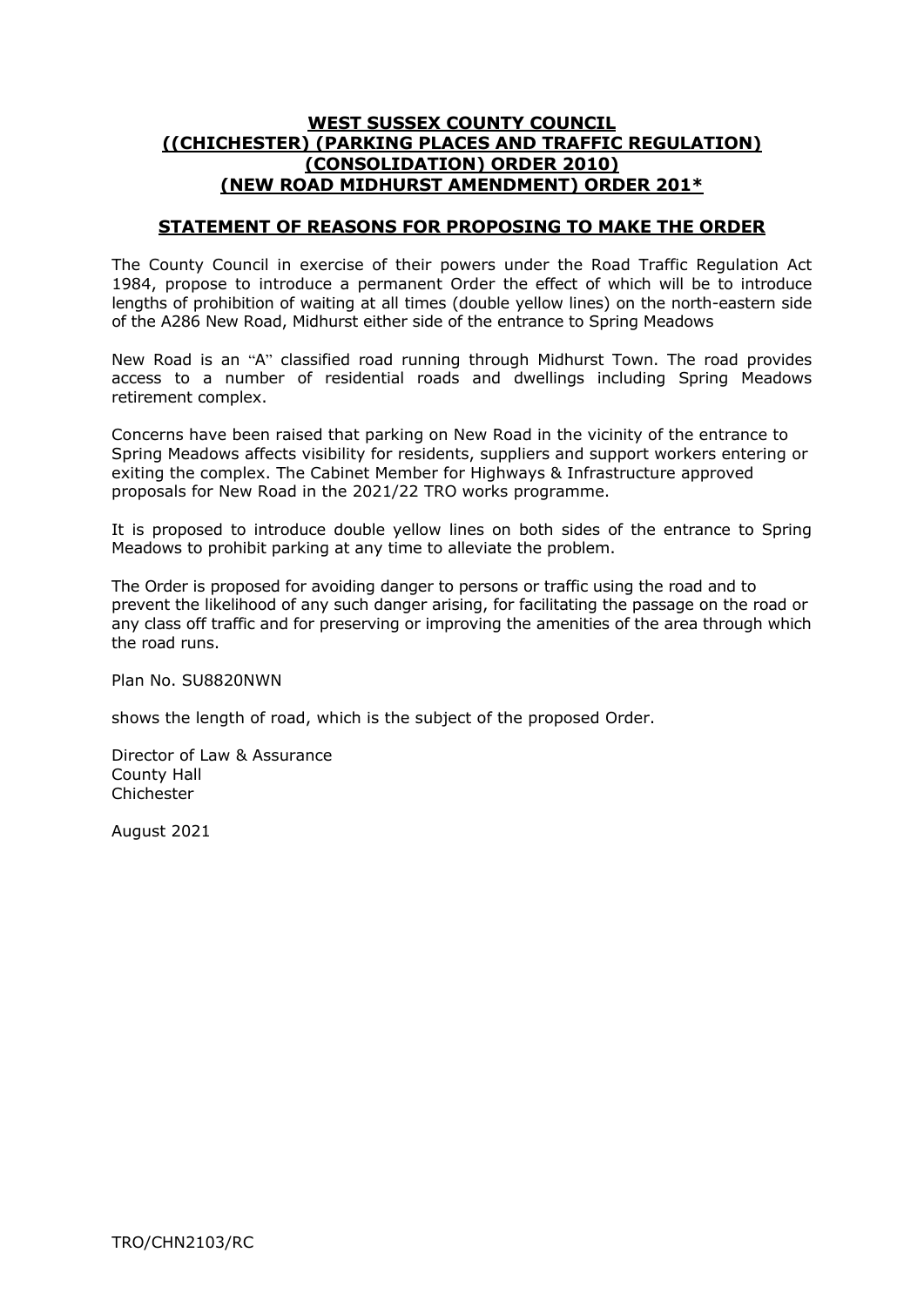#### **WEST SUSSEX COUNTY COUNCIL ((CHICHESTER DISTRICT) (PARKING PLACES & TRAFFIC REGULATION) (CONSOLIDATION) ORDER 2010) (NEW ROAD MIDHURST AMENDMENT) ORDER 2021**

West Sussex County Council in exercise of their powers under Sections 1 (1) 2 (1) and (2), 4 (2), 45, 46, 49 and 53 and Part IV of Schedule 9 of the Road Traffic Regulation Act 1984 "the Act" as amended and of all other enabling powers and after consultation with the chief officer of police in accordance with Part III of Schedule 9 to the Act hereby make the following Order:-

- 1. This Order shall come into operation on the X day of X 2021 and may be cited as "West Sussex County Council ((Chichester District) (Parking Places and Traffic Regulation) (Consolidation) Order 2010) (New Road Midhurst Amendment) Order 2021."
- 2. The "West Sussex County Council (Chichester District) (Parking Places and Traffic Regulation) (Consolidation) Order 2010" is hereby amended by the deletion of the plan in the First Schedule and the substitution of the plan attached in the Second Schedule to this Order.

#### **FIRST SCHEDULE Plan to be deleted**

SU8820NWN (Sheet Issue No. 1)

#### **SECOND SCHEDULE Plan to be substituted (as attached)**

SU8820NWN (Sheet Issue No. 2)

| The COMMON SEAL of WEST SUSSEX<br>COUNTY COUNCIL was hereto affixed |        |          |
|---------------------------------------------------------------------|--------|----------|
| the<br>in the presence of                                           | day of | ) (L.S.) |
| Authorised Signatory                                                |        |          |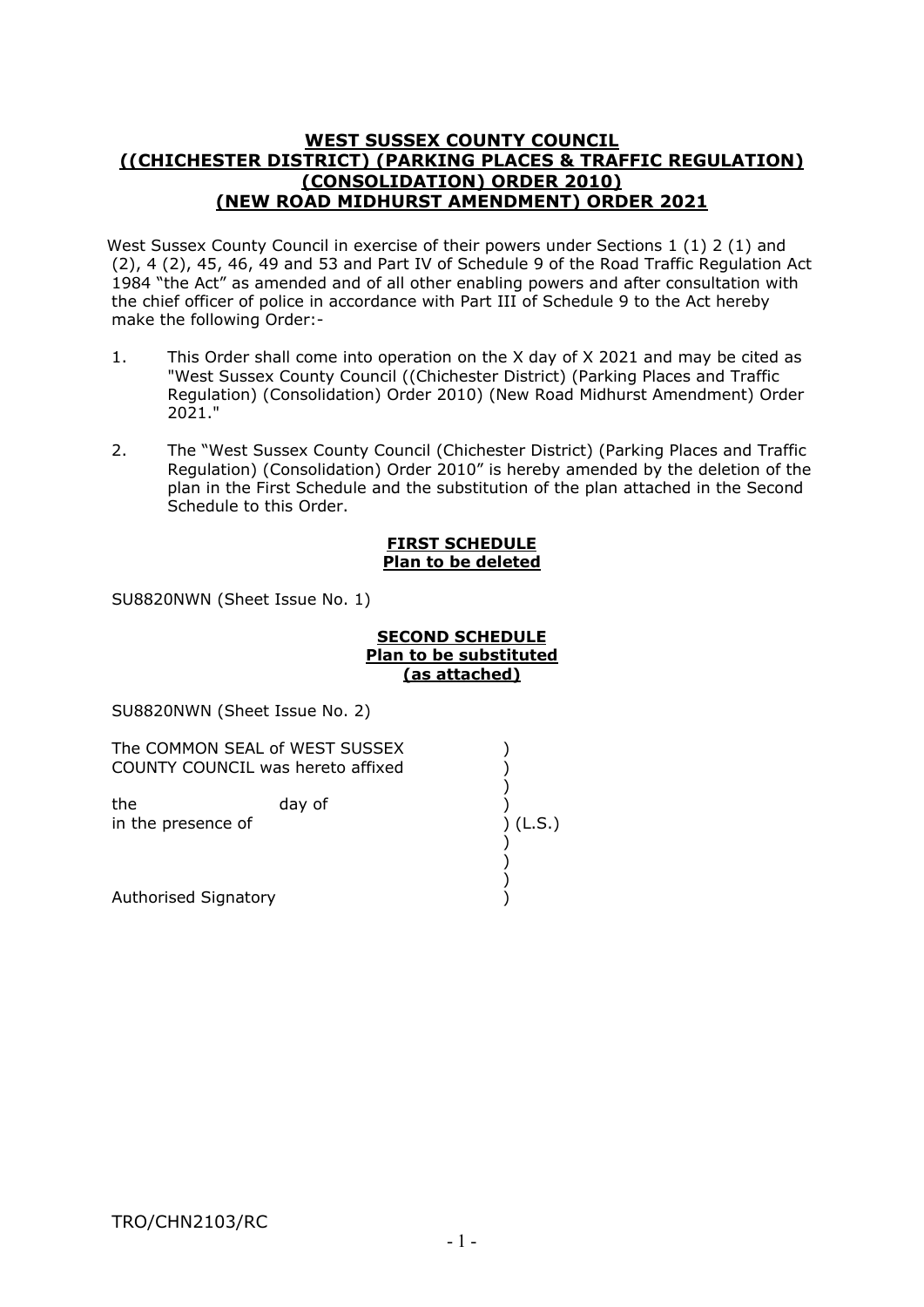

# PAGE 1 OF 2: EXISTING RESTRICTIONS ONLY